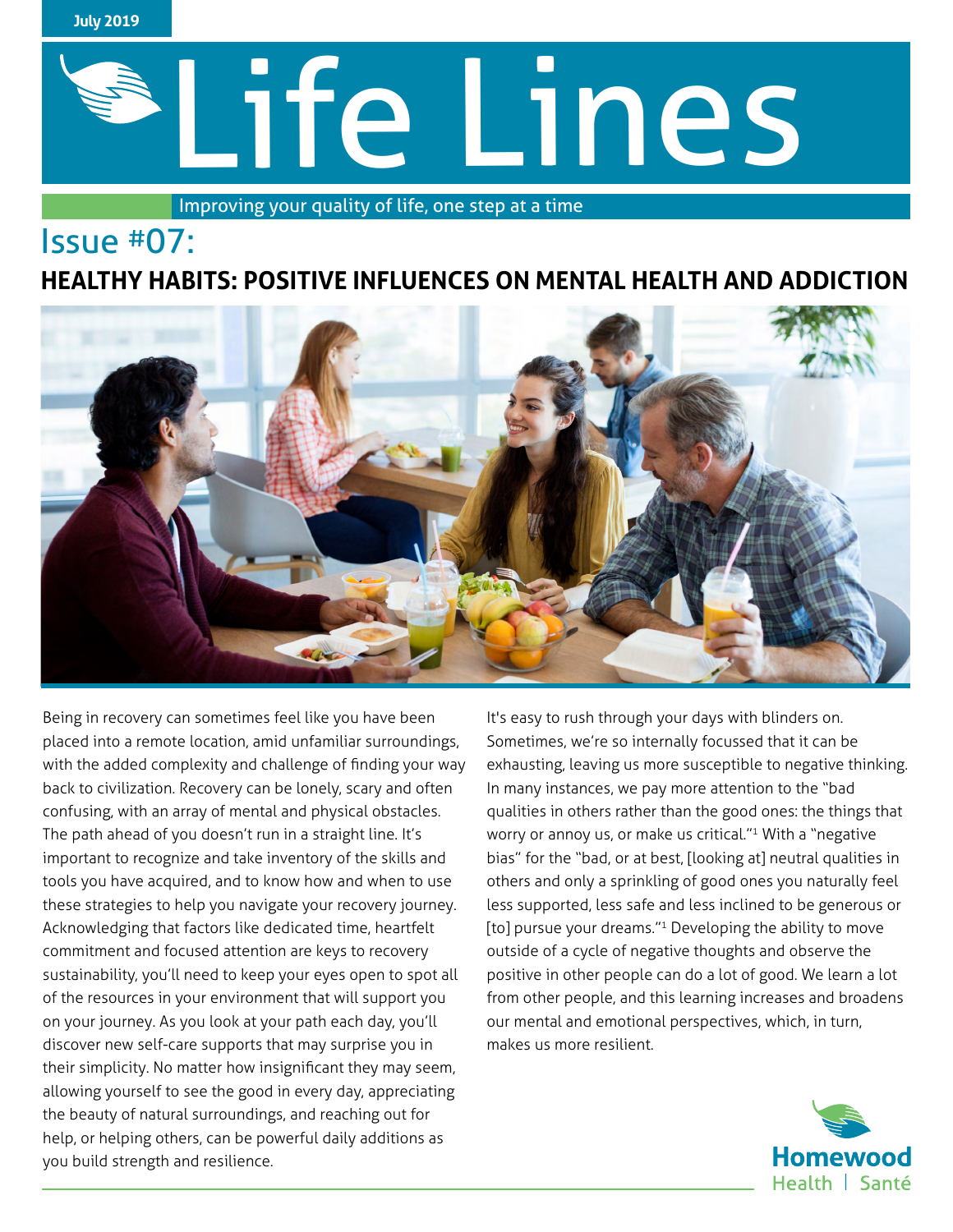Reflecting on positive moments observed during each day can help you change habits: you can see new ways to fix mistakes and solve problems. Throughout your lifetime, your brain catalogues all of your experiences. The science of neuroplasticity shows us that our brain structure can be changed and adapt to build resilience, form new connections and take control of reorganizing itself.<sup>2</sup>

So how do you start retraining your brain to see the good in every day? Start with small observations by, "seeing the good in others. It's a simple but very powerful way to feel happier and more confident, and become more loving and more productive in the world."<sup>3</sup> When you inevitably reflect on challenges within your day, don't spend all of your time on negatives - be sure also to find at least one good thing. Remember, it doesn't need to be something big. It could be as simple as a smile you offered while you held the door for someone.

It's important to recognize that the good you see in others is also in you. You couldn't see that good if you did not have an inkling of what it was. You, too have positive intentions, real abilities and virtues of mind and heart. Those qualities are a fact, as much as a fact as the chair you're sitting on. Take a moment to let that sink in. You don't need a halo to be a truly good person. You are a truly good person.<sup>3</sup>

Another essential tool for self-care is developing an appreciation for the beauty of natural surroundings. Research points to the benefits of spending time outside where you can get a boost of happiness and feel better connected to the world. "Well-being increases if people simply take time to notice the nature around them."<sup>4</sup> The examples in the study showed that nature can be "anything not human-built: a houseplant, a dandelion growing in a crack in a sidewalk, wildlife, or sun through a window."<sup>4</sup> Participants were asked to take a photo of the natural object they encountered and write a short note about it. It's important to note that "this wasn't about spending hours outdoors or going for long walks in the wilderness, it was about the tree at a bus stop in the middle of a city and the positive effect that one tree can have."4

Being in natural surroundings can allow you to be more open to multi-sensory experiences where you awake more of your brain through the sights, smells, tastes, touches, and sounds to create associations that form strong memories.<sup>5</sup>

Go ahead, exercise - go outside for a walk. Look around at your physical surroundings and forget for a moment or two about "your needs, worries, regrets or desires for the future."<sup>6</sup> You'll not only benefit your mental health but also your physical health by spending time in green space. In one study, "Forest bathing", where people spend time sitting, lying down or just walking around in nature, lowered blood pressure, reduced heart rates and decreased stress. In addition, research suggested that people who spent time outdoors had a lower risk of developing Type II diabetes and cardiovascular disease than those who did not spend any time outside. Spending time outdoors also increased how long research participants slept.<sup>7</sup> Give it a try - take off your shoes and walk barefoot in the grass. You'll feel more grounded as a result.

Not only can immersing yourself in nature bring significant benefits, but surrounding yourself with positive, supportive people can make a big difference in helping you to keep moving forward on a sustainable recovery pathway. Interestingly enough, this can go both ways. Reaching out and helping others who are just starting their journey through recovery can be a highly effective, positive therapy because it can, "take the attention off yourself… assist the other person in making progress and [you may] receive gratitude for your efforts" which, in turn, can give you perspective, boost your sense of purpose and make you feel happier.<sup>8</sup> Being able to recognize earlier challenges that you faced and overcame, and speaking with others about it, helps develop strength and gives you a chance to reflect upon how far you have come in your recovery.

Recreation therapy programs help in similar ways. People work to regain control over their lives and actions, relax their minds and bodies, and rebuild social skills, self-esteem and confidence through the connections they make to other people in their community. They can participate in, "exercise groups such as yoga, and other physical activities such as active games, creative arts, woodworking and crafts."<sup>9</sup>